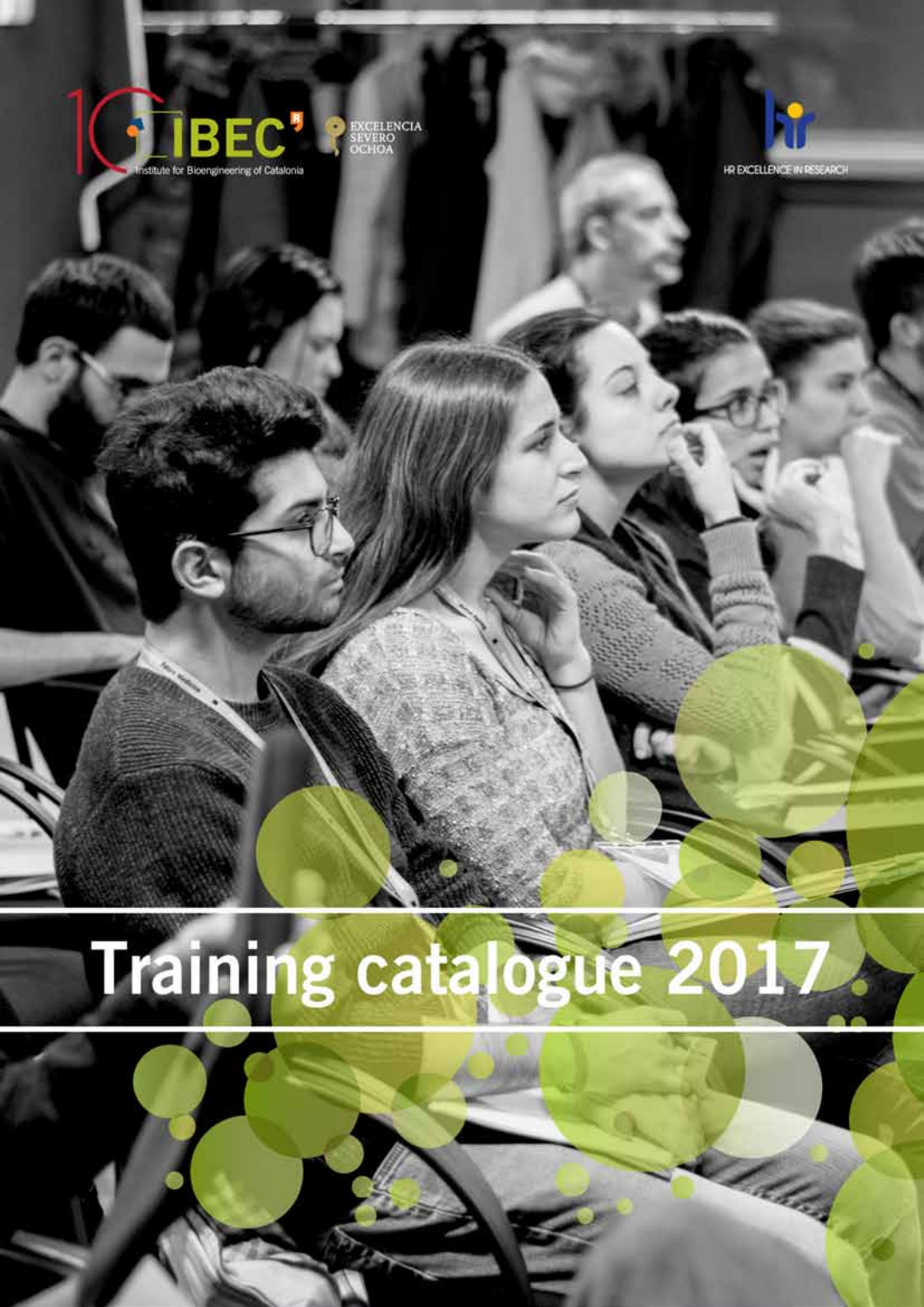

# **Introduction**

IBEC's mission is achieved by carrying out different objectives, one of which is to train the next generation of experts in healthcare technologies. Training at IBEC aims to develop internal talent and offer a wide array of courses designed to meet the needs of IBEC's scientists and staff across all career stages and disciplines. It complements their expertise with the continuing development of transferable skills and competencies that can help them to be better prepared for today's rapidly changing environments, thus ensuring that are given the opportunity for professional development and for improving their employability. Specifically, IBEC aims at preparing them to deliver brilliant research while giving them the opportunity to make the next steps onwards in their careers.

This objective is fully aligned with the current IBEC Strategic Plan, the Spanish Science, Technology and Innovation Strategy (2013-2020) and the European Charter and Code. Some of the training actions have been planned in the Action Plan of the Human Resources Strategy for Researchers. Moreover, our commitment to an excellent training is even stronger for IBEC as a Severo Ochoa Centre of Excellence.

This Training Catalogue is a brief summary of the training courses offered at IBEC, but as the programme adapts existing courses and develops new ones to stay up-to-date with the evolving needs of our researchers, it will always be a work in progress.

Announcements for each course will be emailed to all IBEC members with details about how to register. Any IBEC member may participate in training activities free of charge; however, in some courses there is an eligibility criteria depending on career experience or other considerations. These are specified in the description of each course.

We'd like to thank the PhD Committee for their effort and dedication in collecting the training necessities of IBEC's first-stage researchers, as well as their contributions in defining of some of the courses in this Training Catalogue.

Some of the training activities are funded by the Spanish Ministry of Economy, Industry and Competitiveness under the Severo Ochoa grant SEV-2014-0425 (2015-2019).

**All courses will take place at IBEC:**  Tower I, floor 11

Parc Científic de Barcelona Baldiri Reixac 4-8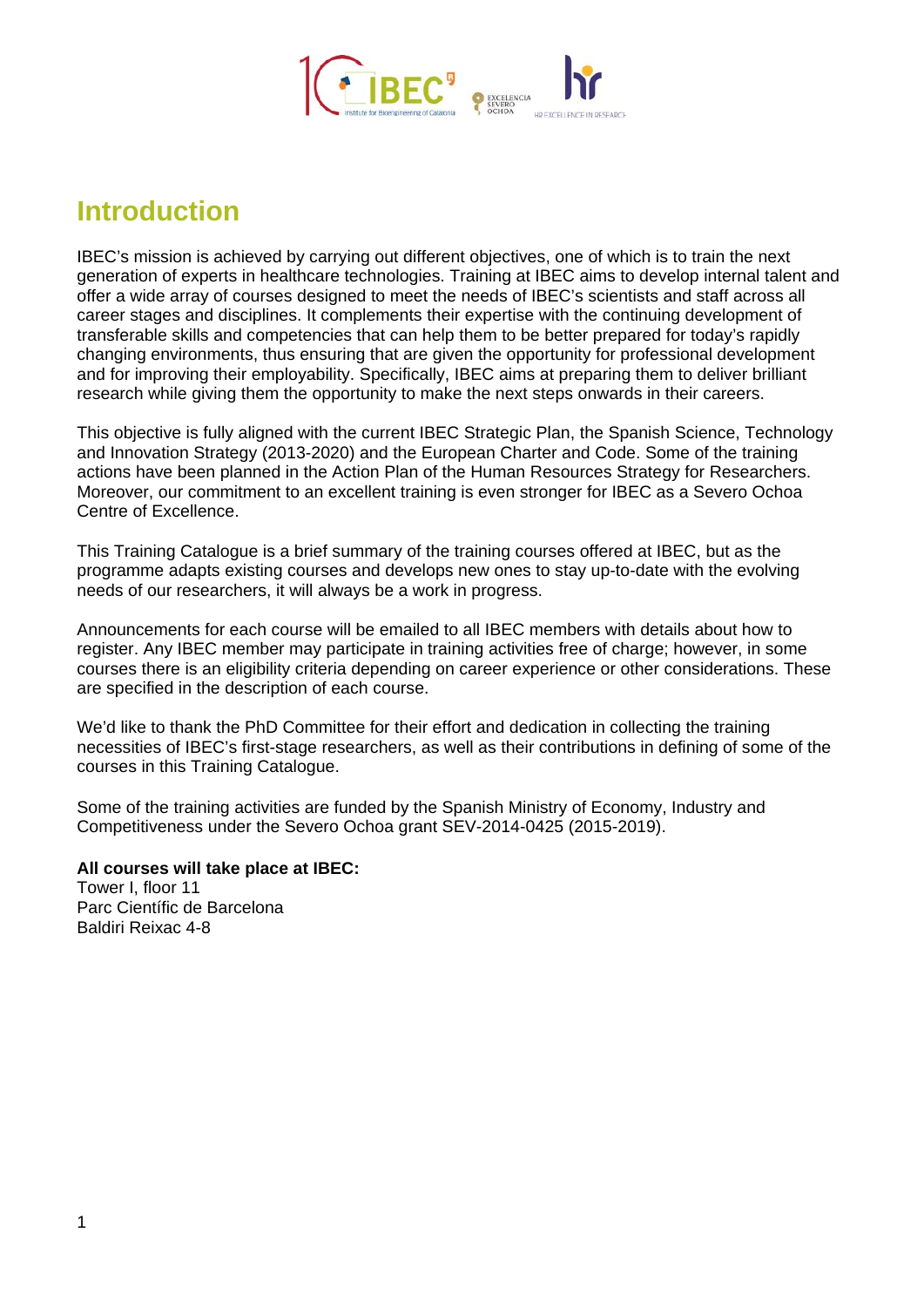

# **Categories of training activities**

# A. Transferable skills

- Communication: Writing skills; Oral skills; Media
- Leadership and management skills
- Innovation skills (IP and Tech Transfer)

#### B. Scientific tools and techniques

• Visualizing Data; Image J and Video processing; Statistical Analysis; Matlab; Good practices in a multidisciplinary lab

# C. Risk prevention

• Courses focused on job requirements: laboratory, safety course, health promotion workshops

#### D. Languages

• English, Spanish, Catalan

# **Registration instructions**

Once the specific announcement for each course has been sent by the HR Unit, if you would like to attend and you have your supervisor's agreement, please send an email to [hr@ibecbarcelona.eu](mailto:hr@ibecbarcelona.eu) (please remember to include your supervisor in CC).

You will receive an email from HR confirming your registration.

You only need to register once, so even if HR sends more announcements for the same course, you don't need to register again.

Please note that when you register, you are asked to confirm that you will attend the course. You must give at least 3 days (72 hours) notice if you wish to cancel, so that we have the possibility of finding another person to take your place. If you fail to do this, you may not be permitted to participate in future courses.

In case of unavoidable, last-minute cancellations such as illness, please send an urgent email to [hr@ibecbarcelona.eu](mailto:hr@ibecbarcelona.eu) or call extension 31144/ 20563 so that we can try to fill your place.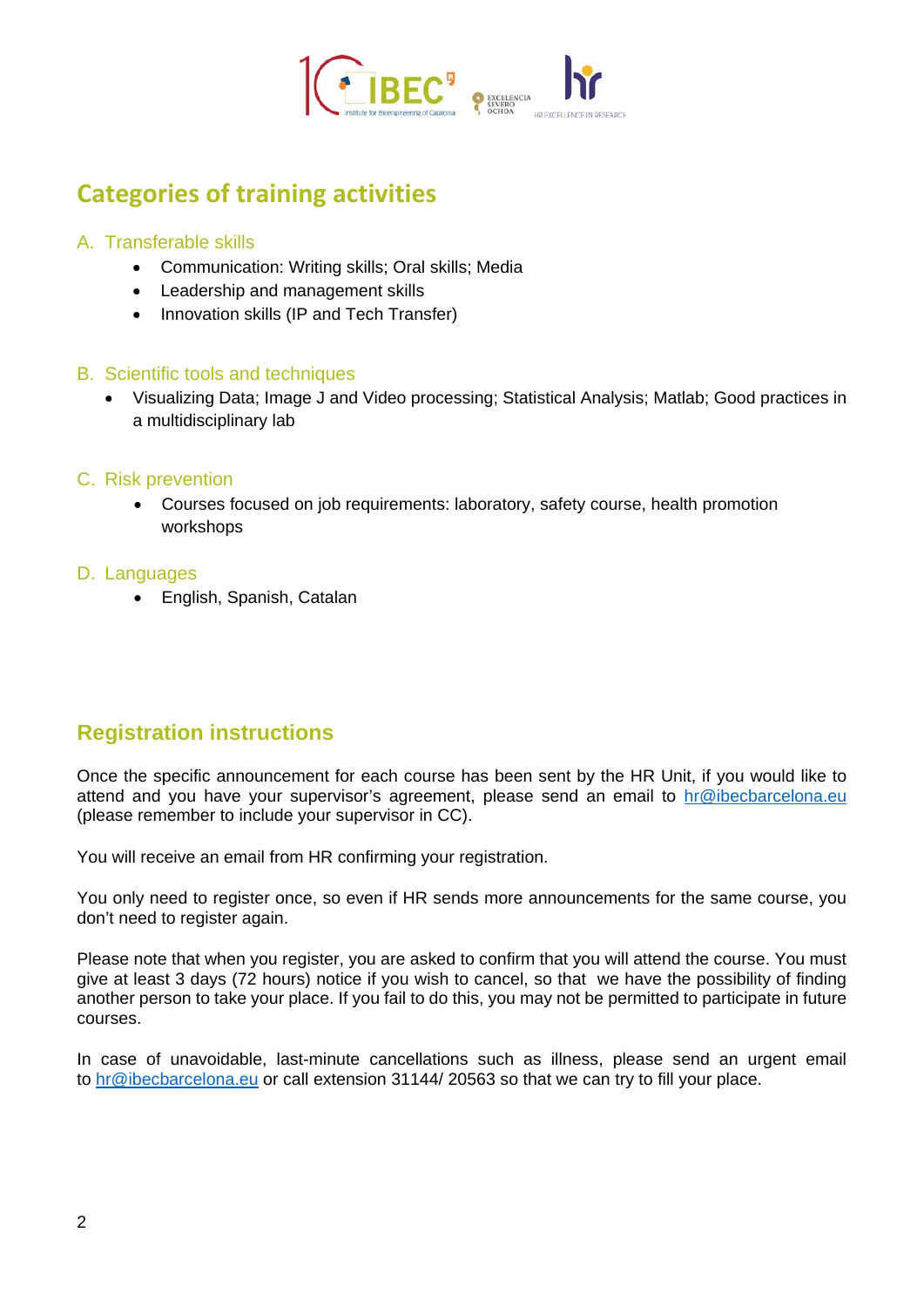

# **Training Catalogue Overview**

| <b>CATEGORY</b>                            | <b>TITLE</b>                                                                     | <b>PROVIDER</b>                                                        | <b>DATES</b>                                             | <b>AIMED AT</b>                                                                                             |
|--------------------------------------------|----------------------------------------------------------------------------------|------------------------------------------------------------------------|----------------------------------------------------------|-------------------------------------------------------------------------------------------------------------|
| A. Communication                           | Say it so it stays: Oral<br>presentation skills<br>training for scientists       | Elinor<br>Thompson                                                     | 8 <sup>th</sup> , 9 <sup>th</sup> , 12 <sup>th</sup> May | PhDs and Postdocs                                                                                           |
| A. Communication                           | Science<br>Communication to a<br>non-scientific audience                         | <b>Tobias Maier</b>                                                    | 13 <sup>th</sup> July                                    | All IBEC members                                                                                            |
| A. Communication                           | Media Training:<br>Science<br>communication for TV<br>& Radio                    | Kristin Raabe                                                          | 11 <sup>th</sup> October                                 | Group Leaders                                                                                               |
| A. Communication                           | Becoming a Scientific<br>Writer, putting 'why'<br>before 'how'                   | Gavin Lucas                                                            | 17 <sup>th</sup> October                                 | <b>PhD students and Postdocs</b>                                                                            |
| A. Communication                           | Learning to write<br>clearly, the 'how' of<br>good scientific writing            | Gavin Lucas                                                            | 7 <sup>th</sup> and 9 <sup>th</sup><br>November          | PhD students and Postdocs                                                                                   |
| A. Leadership &<br>management skills       | Mindfulness for<br>improved self-mastery<br>& resilience                         | Andrés Martín                                                          | 4 <sup>th</sup> & 11 <sup>th</sup> May                   | All IBEC members                                                                                            |
| A. Leadership &<br>management skills       | Mentoring Skills for<br><b>Senior Scientists</b>                                 | Louise Schubert                                                        | 18 <sup>th</sup> & 24 <sup>th</sup> May                  | Group Leaders participating in<br>the Mentoring Programme                                                   |
| A. Leadership &<br>management skills       | Interviewer training:<br>How can I get the right<br>candidate?                   | Paola Rigiroli                                                         | $20th$ & $21st$ June                                     | Group Leaders and Senior<br>Researchers                                                                     |
| A. Leadership &<br>management skills       | Career Development<br>for Scientists                                             | <b>Tobias Maier</b>                                                    | 11 <sup>th</sup> &12 <sup>th</sup> July                  | <b>PhD students and Postdocs</b>                                                                            |
| A. Leadership &<br>management skills       | Leadership Skills for<br><b>Young Scientists</b>                                 | Hfp consulting                                                         | 17th & 18th January<br>2018                              | Postdoc researchers                                                                                         |
| A. Leadership &<br>management skills       | Cross-cultural<br><b>Communication Skills</b><br>for Successful<br>Collaboration | Alicia Marín                                                           | 20 <sup>th</sup> September                               | All IBEC members                                                                                            |
| A. Innovation skills                       | <b>Technology Transfer</b>                                                       | Xavier Rúbies                                                          | 23rd May                                                 | PhD students and Postdocs                                                                                   |
| A. Innovation skills                       | Intellectual and<br>Industrial property:<br>patents                              | Bernabe Zea                                                            | In Autumn                                                | <b>PhD students and Postdocs</b>                                                                            |
| <b>B.</b> Scientific tools<br>& techniques | Good practices in a<br>multidisciplinary lab                                     | Internal Trainer:<br><b>IBEC Risk</b><br>Prevention<br>representatives | 24th May & October                                       | Graduate students, Master<br>Students and 1 <sup>st</sup> year PhD<br>students                              |
| <b>B.</b> Scientific tools<br>& techniques | Image J and video<br>processing                                                  | Internal Trainer:<br>Pere Roca-<br>Cusachs                             | 27 <sup>th</sup> June                                    | Master students, PhD students<br>and Postdocs                                                               |
| <b>B.</b> Scientific tools<br>& techniques | Data Visualization                                                               | Andy Kirk                                                              | 4 <sup>th</sup> October                                  | <b>PhD students and Postdocs</b>                                                                            |
| <b>B.</b> Scientific tools<br>& techniques | Good practices<br>workshop: "How to<br>design experiments"                       | <b>Internal Trainer</b>                                                | 27th September                                           | Master students, PhD students<br>in 1 <sup>st</sup> year                                                    |
| <b>B.</b> Scientific tools<br>& techniques | Matlab: an introduction                                                          | <b>Internal Trainer</b>                                                | January 2018                                             | Master students, PhD students                                                                               |
| <b>B.</b> Scientific tools<br>& techniques | Statistical concepts for<br>research                                             | Internal trainer                                                       | February 2018                                            | Master students, PhD students                                                                               |
| C. Risk prevention                         | Curso de primeros<br>auxilios                                                    | <b>ASEM</b><br>Prevenció                                               | 26 <sup>th</sup> April                                   | All IBEC members                                                                                            |
| D. Languages                               | English                                                                          | Oxford House                                                           | October-December<br>January-March<br>April-June          | All IBEC members with an<br>IBEC-labour contract; all PhD<br>students regardless contracting<br>Institution |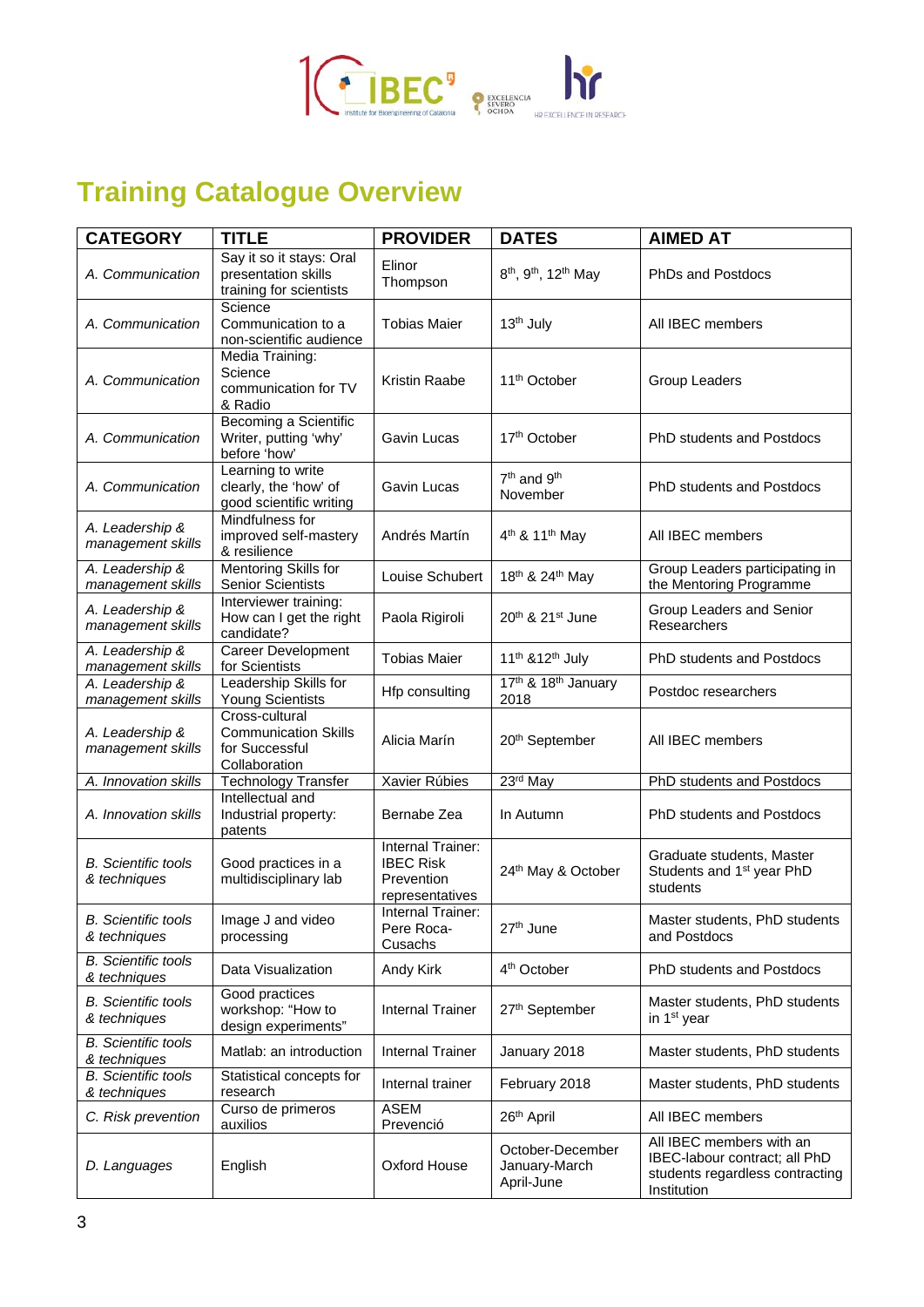

# **A. Transferable skills**

# **Communication: Writing skills; Oral skills; Media**

# **Say it so It stays: Oral presentation skills training for scientists**

The course's aim is to improve scientists' effectiveness and confidence when presenting their research to peers and public.

#### **Dates:**

Monday 8<sup>th</sup> May 9.30 - 5.30, Tuesday 9<sup>th</sup> May 9.30 -1pm and Friday 12<sup>th</sup> May 9.30 to 1.30 In person class sessions = 14 hours. One whole day and two half days. In addition to the class sessions, there will also be some homework between sessions.

#### **Target group:**

PhD students and postdocs.

#### **Training content:**

- Learn what makes a science presentation really effective
- Realise the importance of the audience
- Understand the key steps in preparation
- Clarify the importance of message and purpose
- Find story techniques to enhance engagement
- Develop & use visual aids appropriately
- Practise performance skills
- Identify own strengths and weaknesses
- Strengthen critical awareness of features of successful presentations

#### **Trainer:**

Dr. Elinor Thompson has been developing professional education interventions for scientists and physicians for over 15 years. She is designer of an innovative interdisciplinary programme, known as the *Intervals Programme*, at the Barcelona Biomedical Research Park (PRBB).

#### **Science Communication to a non-scientific audience**

Researchers play a central role in the public communication of science. They act alongside professional communicators and journalists. Scientists write articles, give interviews, write comments, blog, review books and more. To communicate effectively with a public audience,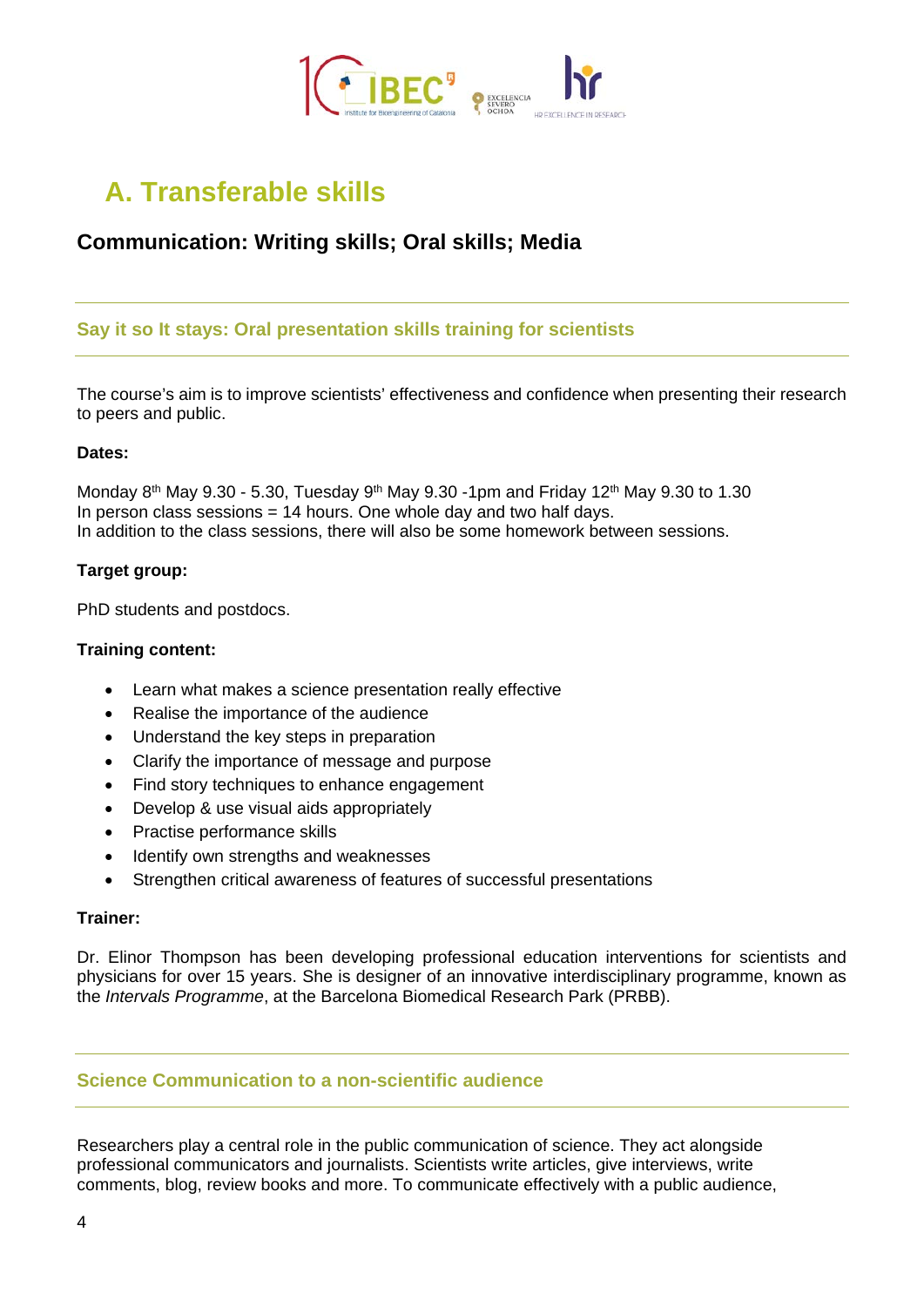

scientists must make sure to speak and write comprehensibly.

The aim of the course is to prepare participants to communicate their research better to a non- scientific audience, be it online or offline.

The participants of this seminar will learn how to phrase clearly. They will gain insights into the interplay between research and the media. All ways of communicating science beyond the academic environment will be covered.

#### **Dates:**

 $13<sup>th</sup>$  July 2017 from 9 to 6pm. In person class sessions = 8 hours. One whole day.

#### **Target group:**

All IBEC members. Preference will be given to PhDs and postdocs. Maximum 12 Participants

#### **Training content:**

- A framework for successful science communication: raising awareness with participants about target audiences, communication goals, communication style, topics, and suitable media.
- Players in the new media landscape: This is a short module on who is communicating science: journalists, professional communicators at press offices, agencies, and scientists themselves.
- Phrasing your core message: Participants will learn how to break down their research topic to a core message, suitable for a general target audience.
- Dos and Don'ts when communicating online: Most scientists use online media when engaging with a more general audience. This module prepares the participants by discussing relevant do's and don'ts when using blogs and social media.
- Overview of the activities and processes of IBEC's communications Unit, particularly the press office. This section will be conducted by Vienna Leigh, Head of communications Unit.

#### **Trainer:**

Tobias Maier is a science communication professional with a PhD in biochemistry and a ten-year track record in academic research. As a freelance trainer, Tobias gives career development workshops for scientists, leadership and management skills courses for scientists and he writes a popular science blog in German called WeiterGen. He is an employed lecturer and science communication researcher at NaWik. He is specialized on Social Media and Scientific Writing.

# **Media Training: science communication for TV & Radio**

The right choice of words takes practice – especially in front of a microphone or camera. What does my interviewer understand and what needs to be explained better? This practical workshop conveys basic knowledge of science communication, in particular for television and radio.

With the help of video analysis, participants will learn about their individual strengths and weaknesses and optimize their communication style.

The training involves a full setup with professional camera and light to mimic real situations. It involves video recording and individual feedback for participants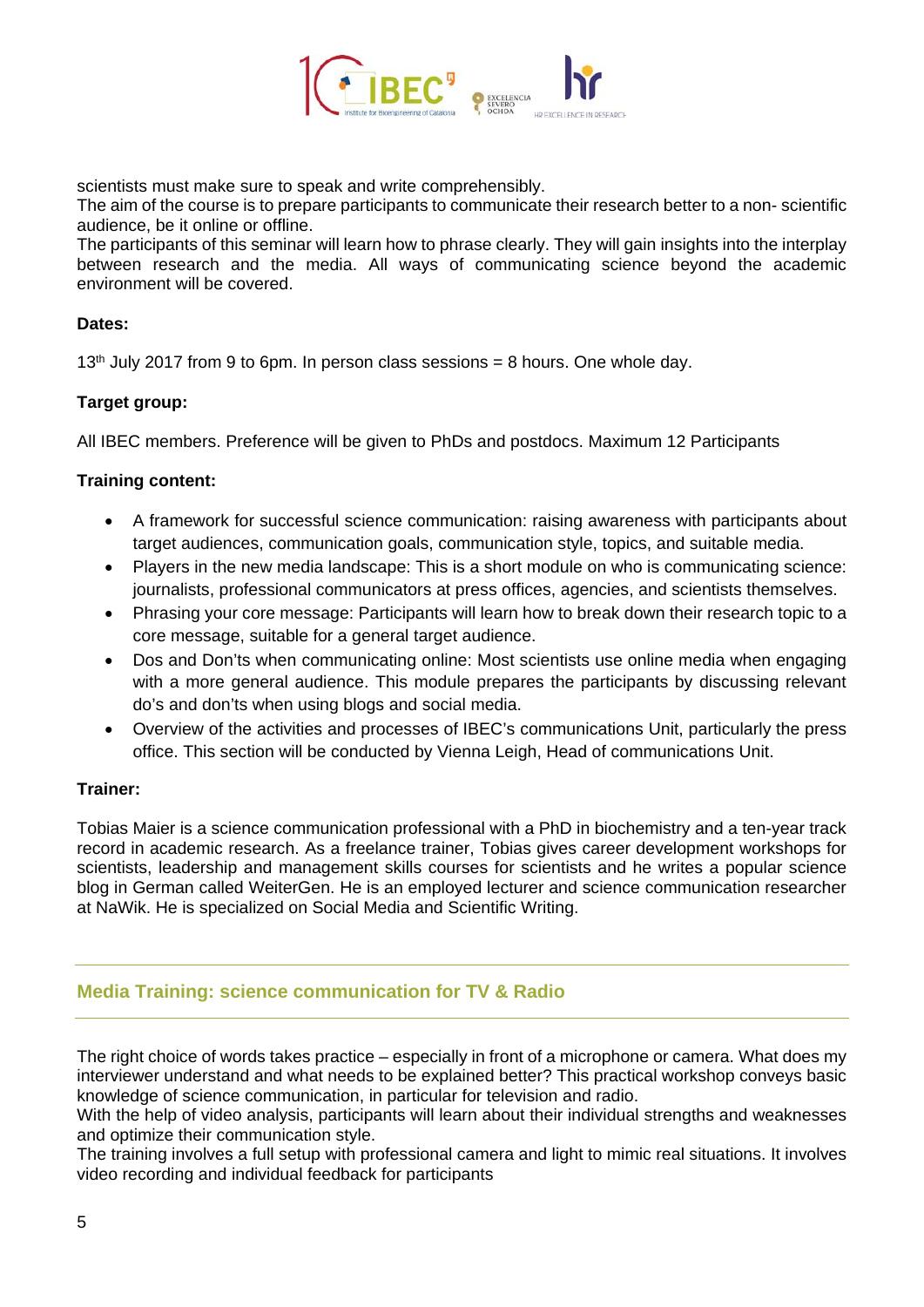

#### **Dates:**

11<sup>th</sup> October 2017, from 9 am to 6 pm. In person class sessions = 8 hours. One whole day.

#### **Target group:**

Group Leaders and Senior Researchers. Maximum 4 participants.

#### **Training Content:**

- Interview styles and interview situations
- Dimensions of science communication: Goal, Target Audience, Medium, Style and Topic
- From senders to receivers
- The interview in front of the camera
- The television message

#### **Trainer:**

1 trainer and a cameraman.

Kristin Raabe has studied biology and philosophy. She graduated in neurophysiology in 1996 and then started working as a science journalist for national public radio and TV programms. She was awarded the "Georg von Holtzbrinck-Award for Science Journalists" in 2007. Since 2009 she teaches "TV-Science Journalism" at German universities. At the National Institute of Science Communication (NaWik) she is specialized on Media, Video, Dialog and Presentation Training.

# **Becoming a Scientific Writer, putting 'why' before 'how'**

This workshop takes an important qualitative step beyond 'HOW to do scientific writing', and provokes publishing scientists to ask 'WHY should I write it like this?'. It's important for us to have a clear perception of what motivates us as writers, what causes our most common mistakes, how our readers perceive our work, and of what makes good scientific writing attractive and accessible.

#### **Dates:**

 $17<sup>th</sup>$  October, from 9 to 6pm. In person class sessions = 8 hours. One whole day.

#### **Target group:**

PhD students and postdocs

#### **Training content:**

• By prompting publishing scientists to ask "*WHY should I write it like this?"* it will raise scientists' awareness of what's going on in their own minds as they write a scientific manuscript, and improve their ability to understand and connect with their readers' minds. We will analyse the various levels of structure in scientific papers, putting a new focus on the purpose of each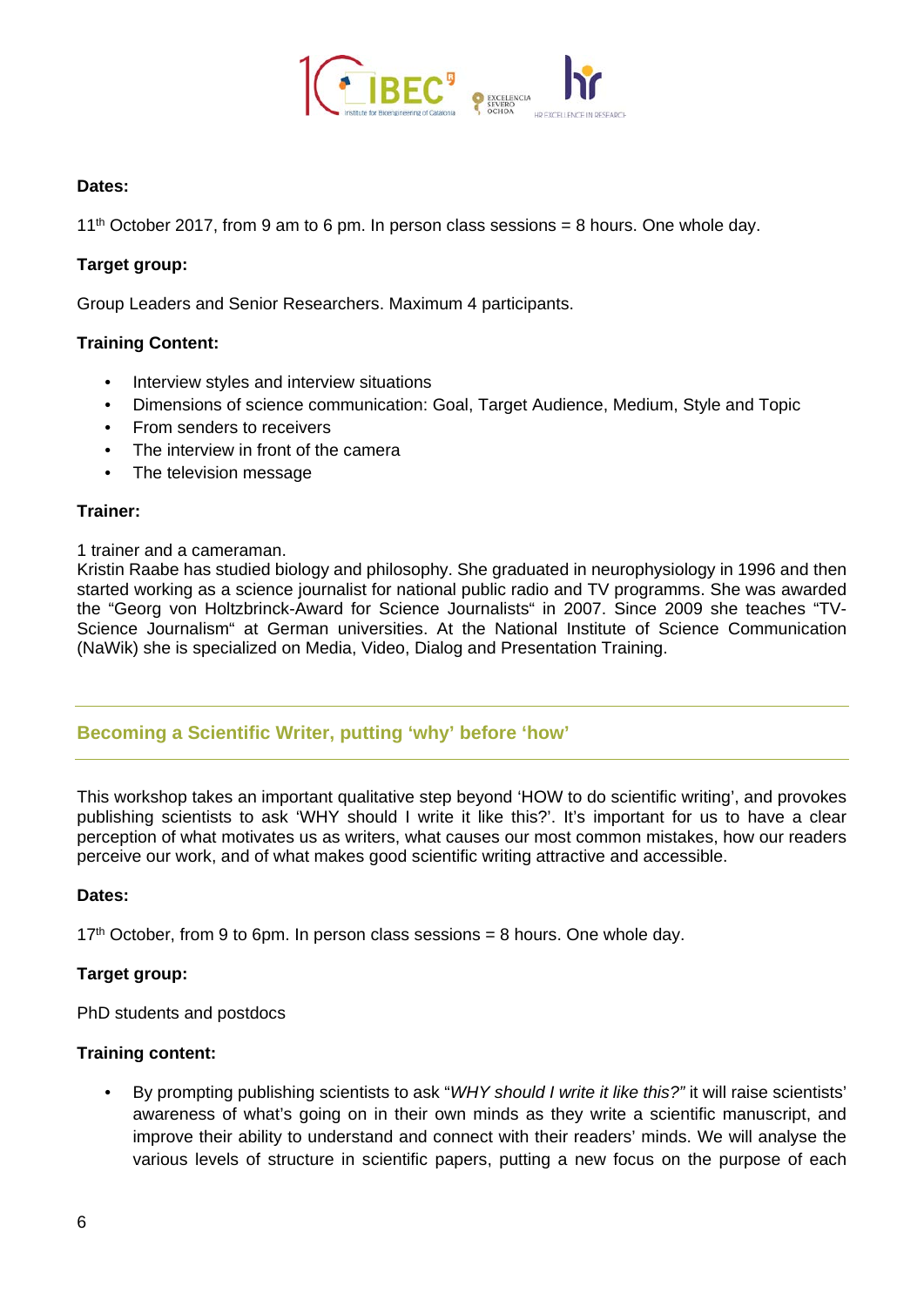

section, and then apply this knowledge to the practical task of constructing a scientific manuscript from scratch.

#### **Trainer:**

Dr. Gavin Lucas is a biomedical scientist with more than 13 years of experience in research and scientific publishing, and 9 years of experience as an author's editor, consultant and trainer.

# **Learning to write clearly, the 'how' of good scientific writing**

This workshop aims to help participants improve their writing skills through awareness of the elements of clear writing. Participants will learn linguistic tools to transmit scientific messages.

#### **Dates:**

 $7<sup>th</sup>$  and 9<sup>th</sup> November, from 9 to 13 pm. In person class sessions = 8 hours. Two half days.

#### **Target group:**

PhD students and postdocs

#### **Training content:**

• Converting large amounts of complex information into clear, well- structured text is a major challenge in scientific writing. This workshop provides a nuts and bolts approach to effective communication through writing. It combines basic theoretical knowledge with practical, step-bystep exercises. Emphasis will be placed on how to arrange words, sentences and paragraphs into coherent units of thought.

#### **Trainer:**

Dr. Gavin Lucas is a biomedical scientist with more than 13 years of experience in research and scientific publishing, and 9 years of experience as an author's editor, consultant and trainer.

# **Leadership and management skills**

#### **Mindfulness for improved self-mastery and resiliency**

Workshop of two  $\frac{1}{2}$  day sessions will feature the benefits of mindfulness, a tool to develop self-efficacy and improve stress management and resilience. This training is based on the MBSR (Mindfulnessbased Stress Reduction, Center for Mindfulness, Univ. Massachusetts) program and has been designed as an experiential and interactive workshop, aiming to guide participants towards self-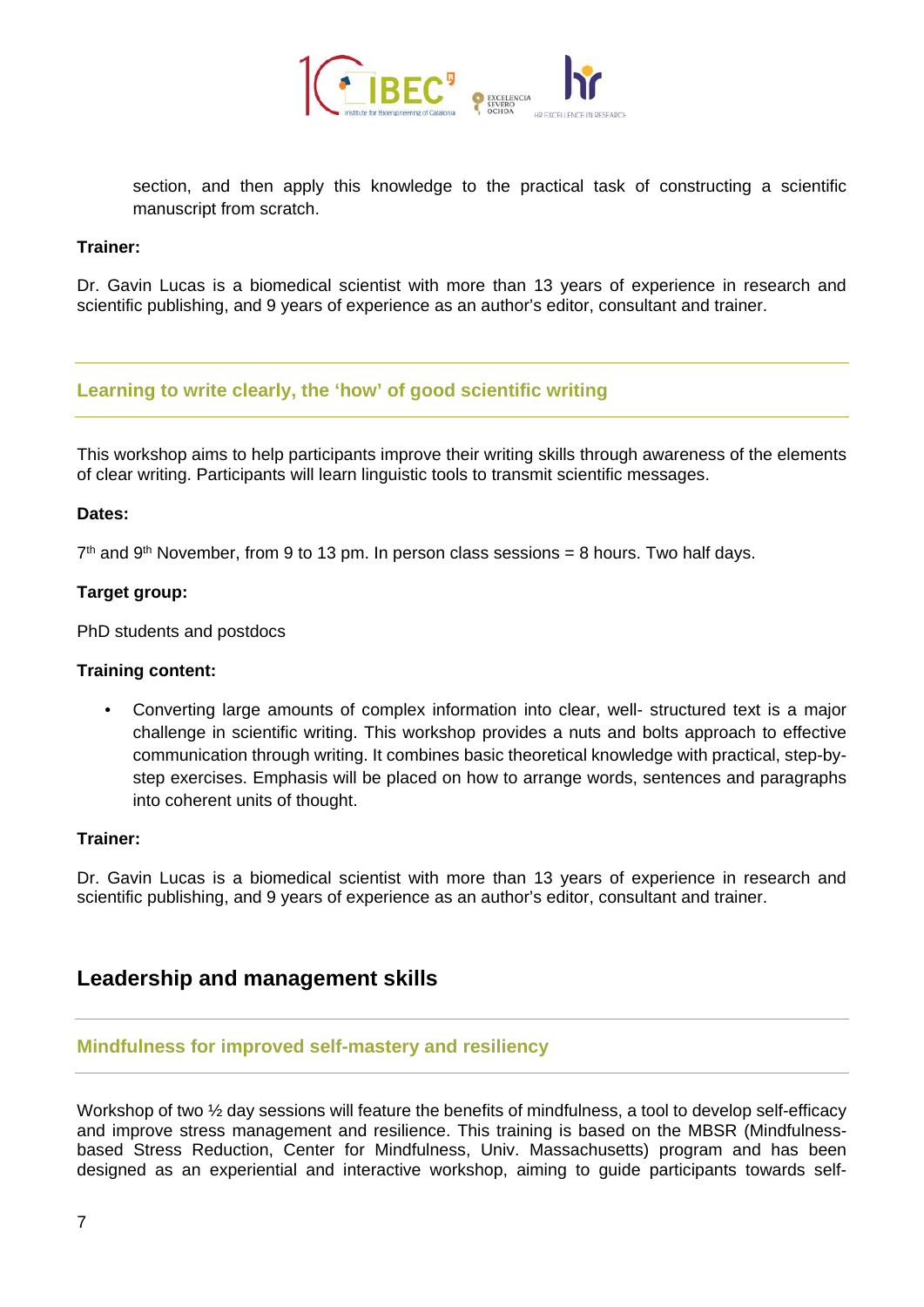

reflection and self-regulation. The program emphasizes the importance of stop and see before acting, and then learning to respond instead of reacting to stressful the events.

#### **Dates:**

 $4<sup>th</sup>$  and 11<sup>th</sup> May from 9.30 -1:30pm. In person class sessions = 8 hours + Pre-reading material

#### **Target group:**

All IBEC members (maximum 14 participants).

#### **Training content:**

- Mindfulness as a tool to develop self-awareness and personal efficiency
- Explore emotional intelligence and develop emotion regulation
- Understand and apply the principles of stress management
- Improve Personal Mastery and Resilience

#### **Trainer:**

Dr. Andrés Martin Asuero holds a MSc. a MBA and a PhD in Psychology from Univ. A. Barcelona. He completed his education in France (INSEAD) and USA (MIT and UMass).

# **Mentoring Skills for Senior Scientists**

The aim of the two workshops is to prepare Senior Scientists for their roles of Mentor in the IBEC mentoring programme. They will learn key skills to encourage and support the learning of their mentees and consider how to manage the different stages in the process. They will also identify what their personal developmental objectives are in their own career paths.

#### **Dates:**

18th and 24th May, from 9.30 -1:30pm In person class sessions = 8 hours in two half days  $+$  Pre-reading material

#### **Target group:**

Group Leaders participating in the IBEC's Mentoring Programme.

#### **Training content:**

- Welcome, introductions and sharing expectations.
- What is Mentoring and how is it different from coaching?
- The learning contract and learning styles
- The Mentoring journey; different phases and what to prepare.
- Different Approaches to Mentoring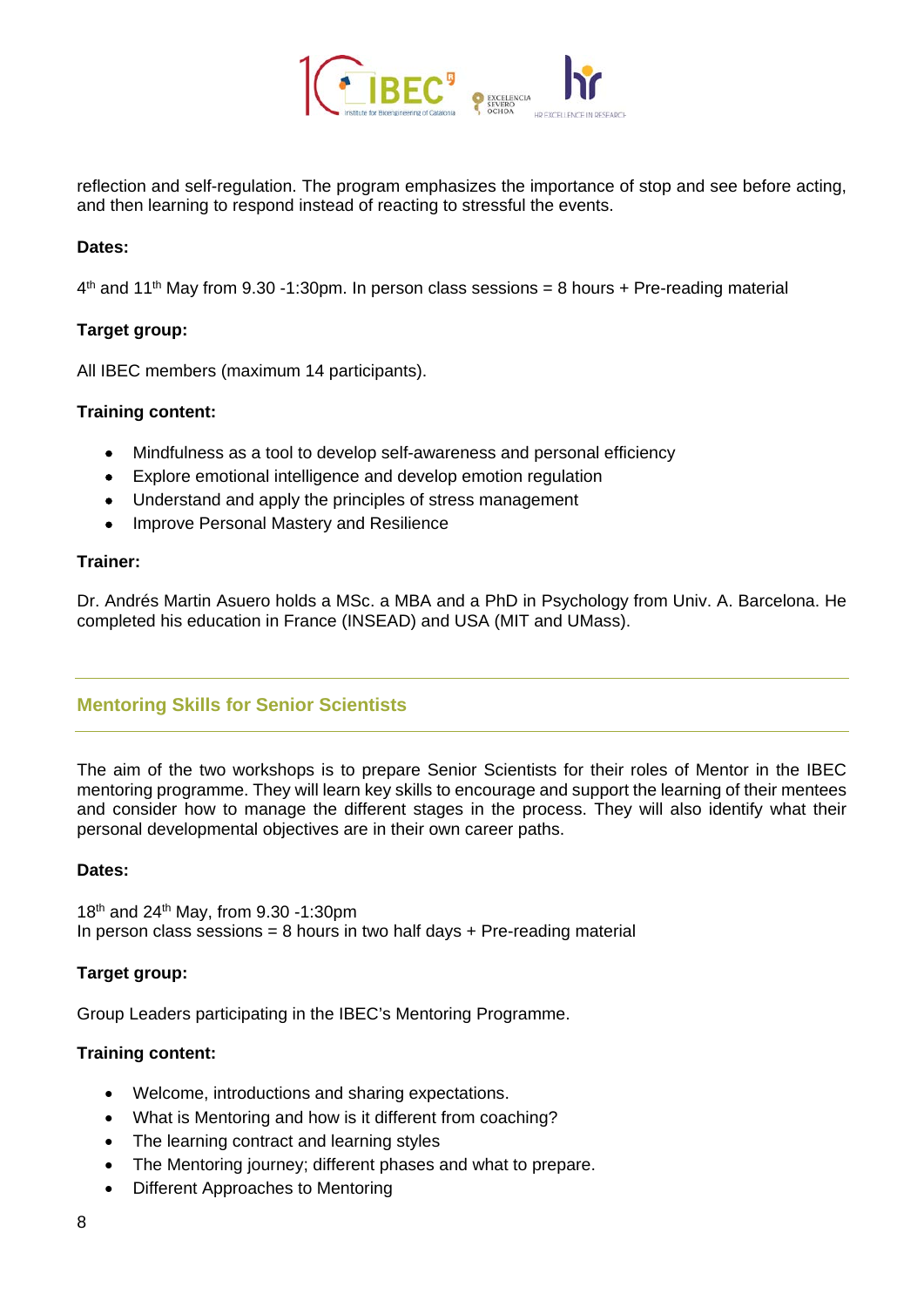

- Building trust; Listening and Observing.
- Questions to probe and to discover.
- Giving and receiving feedback.
- The use of documents to record and reflect.
- How the Mentoring Programme runs
- Personal Preparation.
- Conclusion and review of the training.

#### **Trainer:**

Louise Schubert works both as an Organization Consultant and Executive Coach and has more than 30 years' experience working as a specialist in Learning and Development. She is accredited by the European Mentoring and Coaching Council (EMCC) at Senior Practitioner level; she has an MSC in Organization Consulting and is also certified as a Coach Supervisor. Over the last 4 years she has been helping organizations to set up Mentoring programmes and also works as a Mentor herself with Oxford Brookes University, in the UK. She is English and has lived in Spain for the last 25 years.

# **How can I get the right candidate? Interviewer training**

The workshop will help Group Leaders and Senior researchers to make the right hiring decision with guidelines and tools to use when interviewing candidates.

Using the Competency Based Method of Interview, we can achieve better understanding and analysis of the candidate. Using the recognized principle that past and present behaviours are best predictors for future performance and evaluating not only his/her aptitude and technical skills for the job position, but also the alignment with the research group and the IBEC focus, the recruitment process will be lead successfully and professionally.

Methodology: Role play exercises with self-assessment, strengths and weaknesses identification

#### **Dates:**

 $20<sup>th</sup>$  and 21<sup>st</sup> June, from 2:30 to 5:30 pm. In person class sessions = 6 hours. Two three-hour sessions

# **Target group:**

Group Leaders and Senior researchers. Maximum 12 participants.

#### **Training content:**

- What are competencies and why use competencies for recruitment and selection
- Job Description and Person Specification: how to match
- Competency Based Interviews: framework, questions, feedbacks
- Soft skills for the interview: questioning techniques, listening, observing, verbal and no verbal communication, feedbacks
- Recruiting diversity: how to avoid bias and awareness of own cultural filters
- How to evaluate your interview

#### **Trainer:**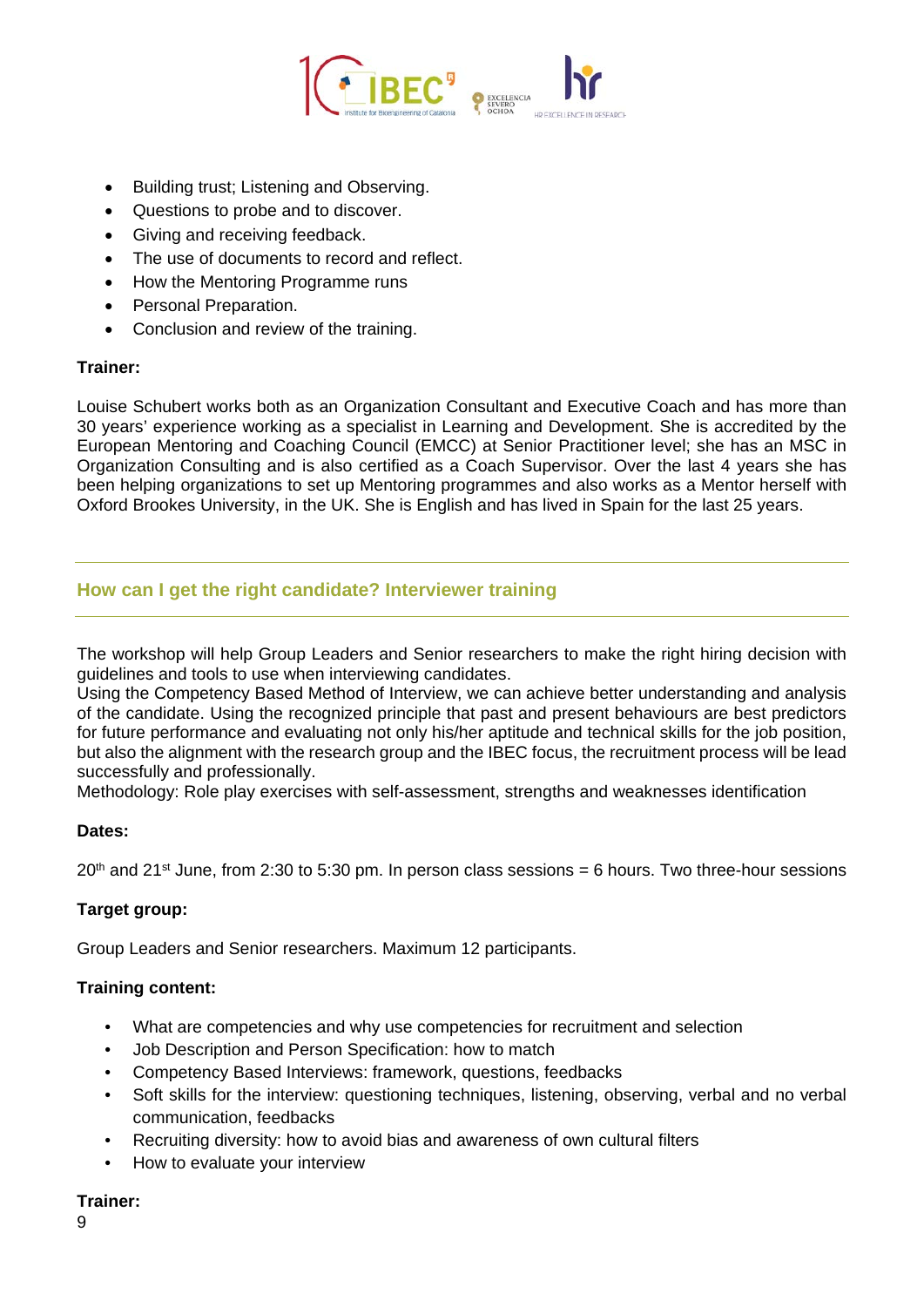

Paola Rigiroli is psychologist and organizational development consultant. She has been working for more than 15 years assessing and coaching teams to achieve a better performance in their Jobs. She works designing training plans and recruitments solutions based on the competency methods contributing to an effective development of the organizations involved. Paola has been collaborating as consultor and training partner for IBEC since 2012 and actively participating into the recent project "From Values to Excellence".

# **Career development for Scientists**

The goal of this workshop on career development for scientists is to give participants a competitive edge on the job market by developing both the intellectual framework to make informed career choices as well as by providing practical help for the actual application and selection process, be it within or outside the academic environment.

#### **Dates:**

11<sup>th</sup> and 12<sup>th</sup> July 2017 In person class sessions: 14 hours, from 10:00 to 18:00

#### **Target Group:**

PhDs and Postdoctoral researchers. Maximum 12 participants.

#### **Training content:**

- Skills, interests and values: why are you doing science and what for?
- Identifying opportunities: mapping the job market for academics.
- Developing your competence profile: finding out and expressing what you are good at.
- Decision making theory: how to make the right choices for the right reasons.
- Creating a competitive CV: how to get on the shortlist.
- The job interview: a clear framework to finding the right match.
- Taking action: tools and tips to kick off your career.

#### **Trainer:**

Tobias Maier is a science communication professional with a PhD in biochemistry and a ten-year track record in academic research. As a freelance trainer, Tobias gives career development workshops for scientists, leadership and management skills courses for scientists and he writes a popular science blog in German called WeiterGen. He is an employed lecturer and science communication researcher at NaWik. He is specialized on Social Media and Scientific Writing.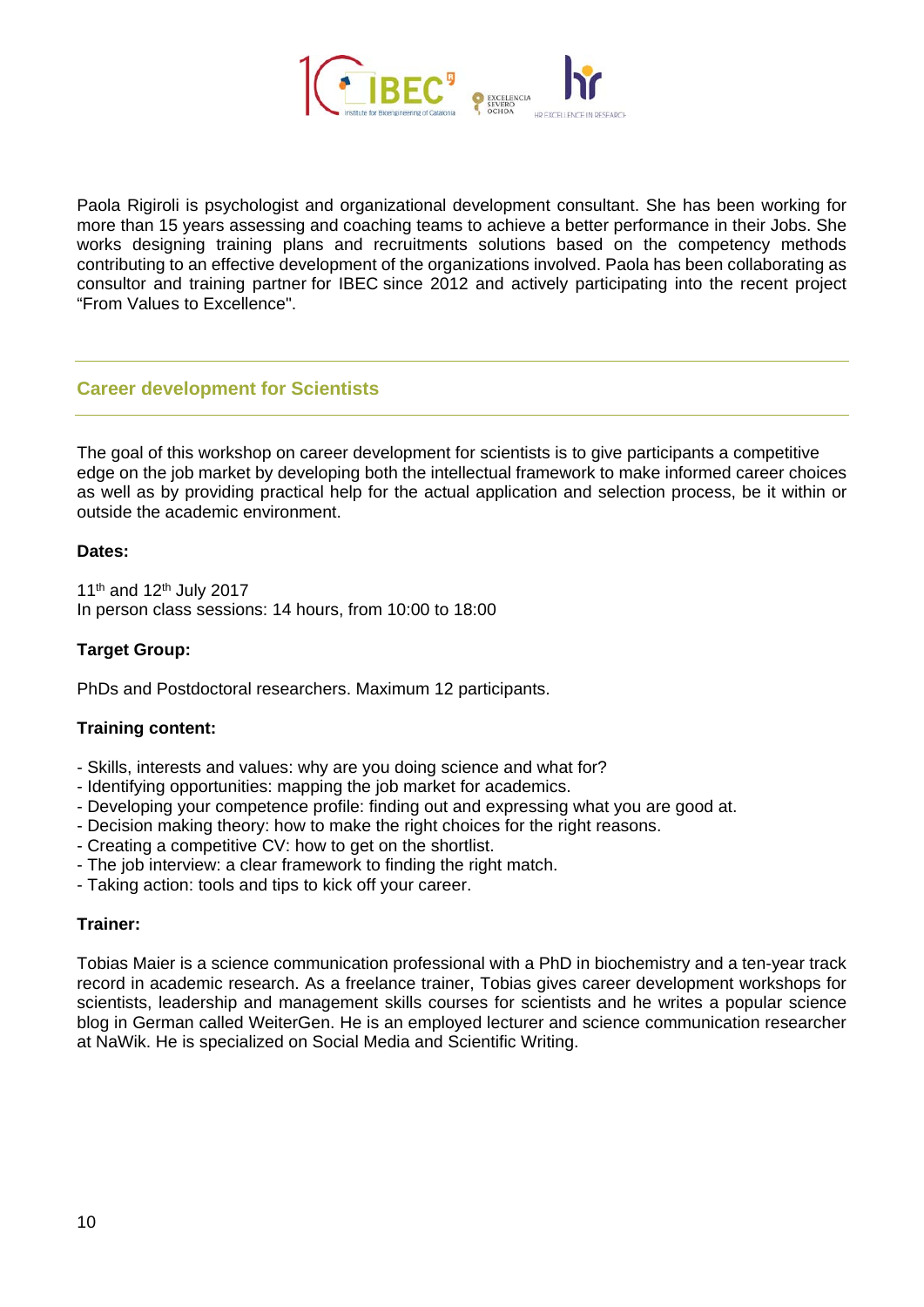

# **Leadership Skills for Young Scientists**

We believe that interpersonal skills, essential for today's challenges in scientific work, can be acquired and developed. Our goal is to enable scientists to productively deal with challenges related to the human aspects of doing science. These aspects are traditionally not taught in academic training and we aim at filling this gap.

#### **Dates:**

17<sup>th</sup> and 18<sup>th</sup> January 2018 In person class sessions: 12 hours. 1st day from 9:00 to 18:00; 2nd day from 9:00 to 13:00

#### **Target Group:**

Postdoctoral researchers. Maximum 16 participants.

#### **Training content:**

- Improve your communication, collaboration and leadership skills
- Learn and practice useful tools for fulfilling your leadership roles
- Understand the key components for effective and assertive communication towards conflict
- resolution
- Increase your understanding of personality related behavioural traits
- Strengthen your network within the IBEC community

#### **Trainer:**

The workshop will be conducted by an experienced team of 2 Hfp consultants. Hfp consulting is a provider who exclusively focuses on training and coaching life scientists, that have developed and established such workshops for postdocs for example at EMBO, the PRBB or SystemsX.ch network.

# **Cross-cultural Communication Skills for Successful Collaboration**

Being effective with colleagues and partners who have different sets of assumptions, beliefs and values can be very challenging. If you add having to work, sometimes, at a distance, the chances for misunderstanding, conflict and damaged relationships increase dramatically. This is the reality that many scientists and other staff members face at IBEC today. This workshop will contribute to develop the skills, knowledge and personal attitudes of participants for succeeding in a cross cultural (and virtual) working environment.

The course aim is to help participants understand their own communication style, how it impacts on others and how culture can influence communicative effectiveness. Using these insights, participants will practice techniques for managing cross-cultural communication challenges in the workplace.

#### **Dates:**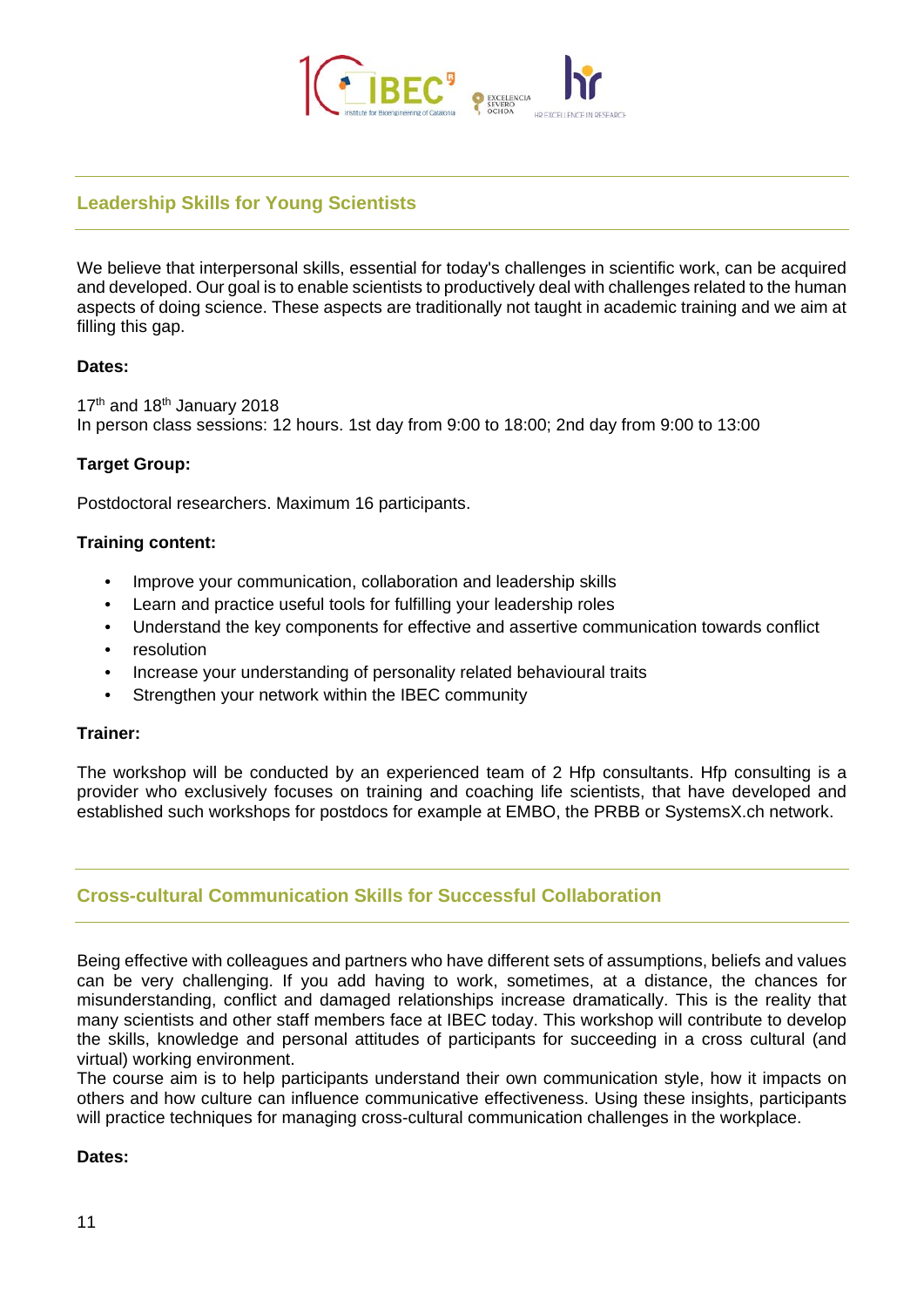

20<sup>th</sup> September. In person class sessions: 8 hours. 2 sessions of 4 hours each. Maximum 15 participants.

#### **Target Group:**

All IBEC members.

#### **Training content:**

- Brief introduction to communication: Getting to know your own communication style
- Understanding culture
- A framework for interpreting culture
- Cultural differences in communication: cross-cultural success
- Working in a remote team: Additional challenges to deal with cultures remotely
- Your Action Plan: Culture in the workplace

#### **Trainer:**

Alicia Marín Muniesa has more than 18 years of international business experience. Certified coach, team coach and trainer. Associate professor at IE Business School (Madrid) for cross-cultural communication.

# **Innovation skills (IP and Tech Transfer)**

# **Technology Transfer**

The objective of the session will be to understand what the effective technology transfer is, and what opportunities and constrains brings to a researcher.

#### **Dates:**

23rd May 2017, from 11 to 13H. In person class sessions: 2 hours

#### **Target group:**

All IBEC members. Maximum 15 participants.

#### **Training Content:**

• In this session, we will discuss about the effective technology transfer in a public research institute. The real tech transfer implies a good knowledge of the research activity in the academia and of the research and business drivers in the companies. Understanding both sides will bring to you many opportunities wherever you will be doing research in the future.

#### **Trainer:**

Xavier Rúbies, PhD, MBA. Head of Technology Transfer at IBEC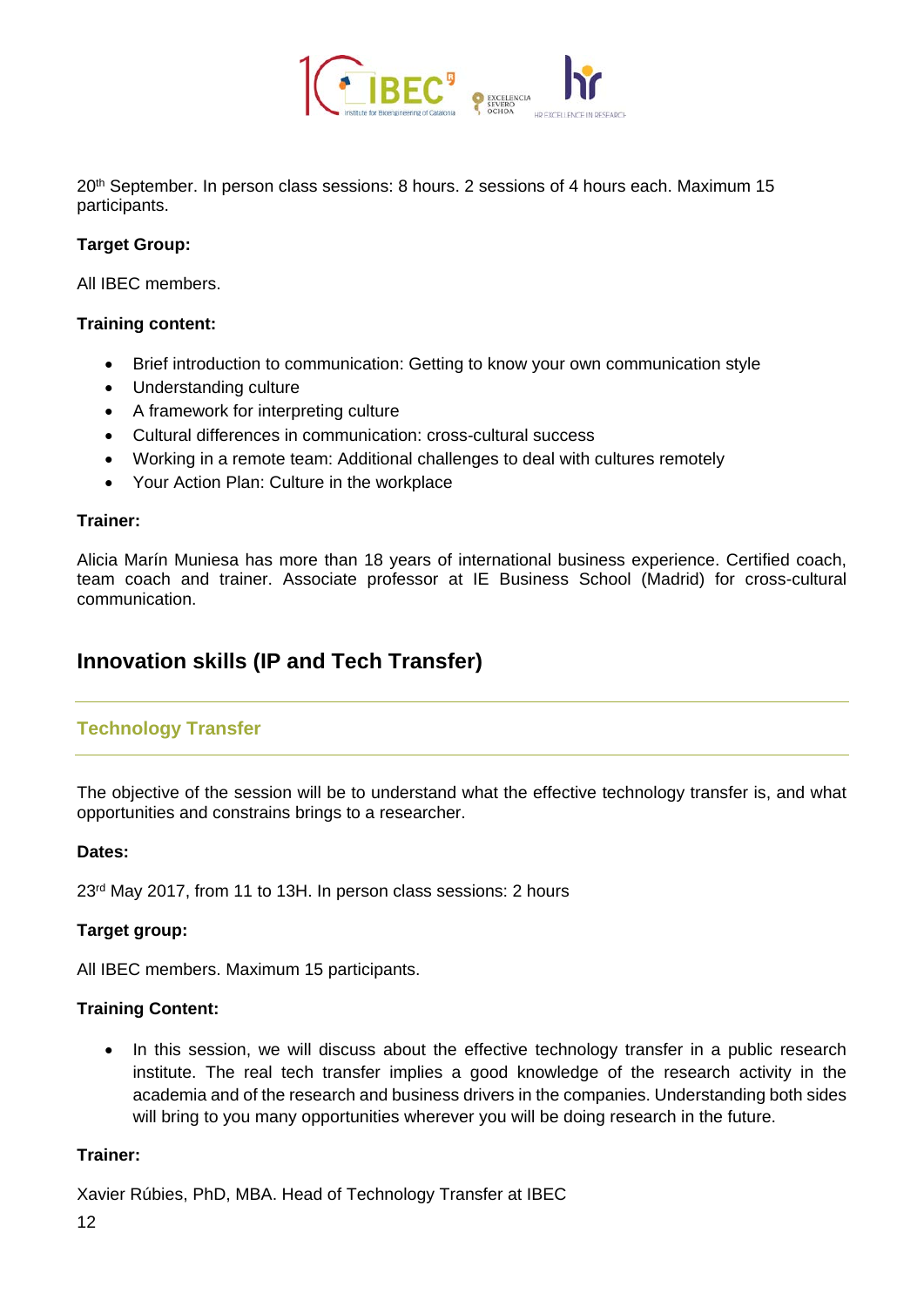

### **Intellectual and Industrial property: Patents**

The objective of the session will be to get the basics about patents and an overview of other intellectual and industrial protection strategies.

#### **Dates:**

2nd half November 2017. In person class sessions: 2 hours

#### **Target group:**

All IBEC members. Maximum 15 participants.

#### **Training Content:**

• In this session, we will discover what is a patent, what could be patentable, the criteria to grant a patent, timing, etc. But more than that, we will discover what is behind the patents, other intellectual and industrial property strategies.

#### **Trainer:**

Bernabe Zea. Licenciado en Química. Agente Oficial de la Propiedad Industrial. Representante autorizado ante la OAMI para Marcas y Diseños Comunitarios.

# **B. Scientific tools and techniques**

#### **Good practices in a multi-disciplinary lab**

The objective of this workshop is to acquire the good practices necessary in a multidisciplinary laboratory to ensure the highest quality of the results.

#### **Dates:**

The workshop will be offered twice a year.

- 24<sup>th</sup> May, from 10 to 13pm
- October

#### **Target group:**

Vocational training Students, Undergraduate students, Master students and PhDs in their first year.

#### **Training content:**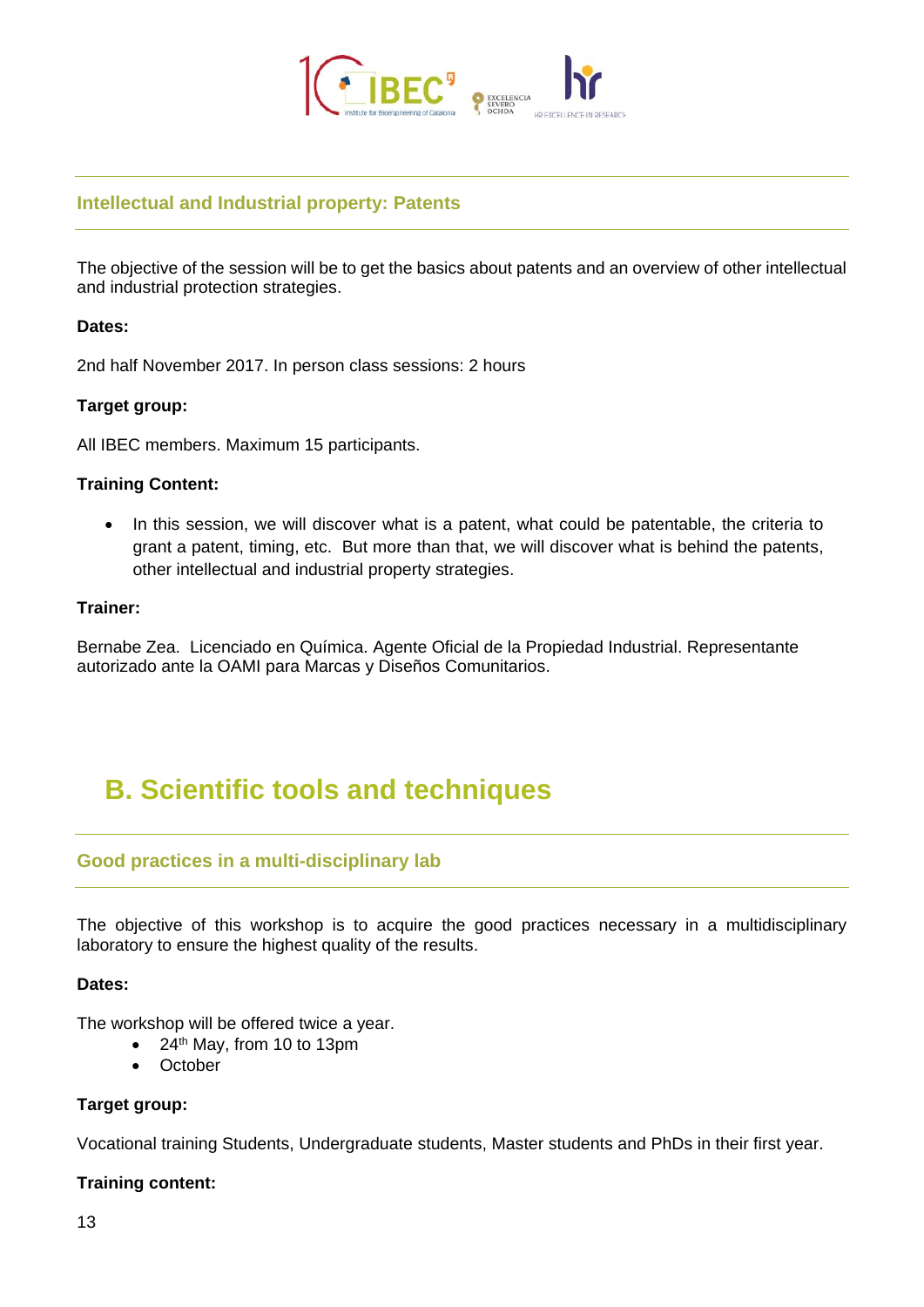

- Planning the work
- During the work
- Finishing the work
- Before leaving the bench
- Practical part: performance of different good practices in a simulated multidisciplinary bench

#### **Trainer:**

IBEC's Risk Prevention representatives.

# **Image J and Video Processing**

The aim of the workshop is to achieve basic skills in the analysis and quantification of microscopy images using ImageJ and Video Processing. The course is interactive and participants will have opportunities to carry out practical exercises.

#### **Dates:**

 $27<sup>th</sup>$  June, from 10 to 1 pm. In person class session: 3 Hours

#### **Target group:**

PhD students, Master students and postdocs.

#### **Training content:**

- Image and video modes and memory allocation
- Image tools:
- Understanding image properties
- Transformation (cropping, removing background, filters...)
- Quantification (intensity profiles, types of measurements)
- Video tools
- Opening image sequences
- Transformation (drift, slice selection, background, walking average...)
- Quantification (kymographs, tracking, montage...)
- Generating videos for publication.
- Plugins

#### **Trainer:**

Dr. Pere Roca-Cusachs, Group Leader at IBEC. Pere's expertise in ImageJ comes mostly from his time as post-doctoral researcher at the lab of Michael Sheetz, Columbia University, where he used the software for day-to-day image analysis and data processsing.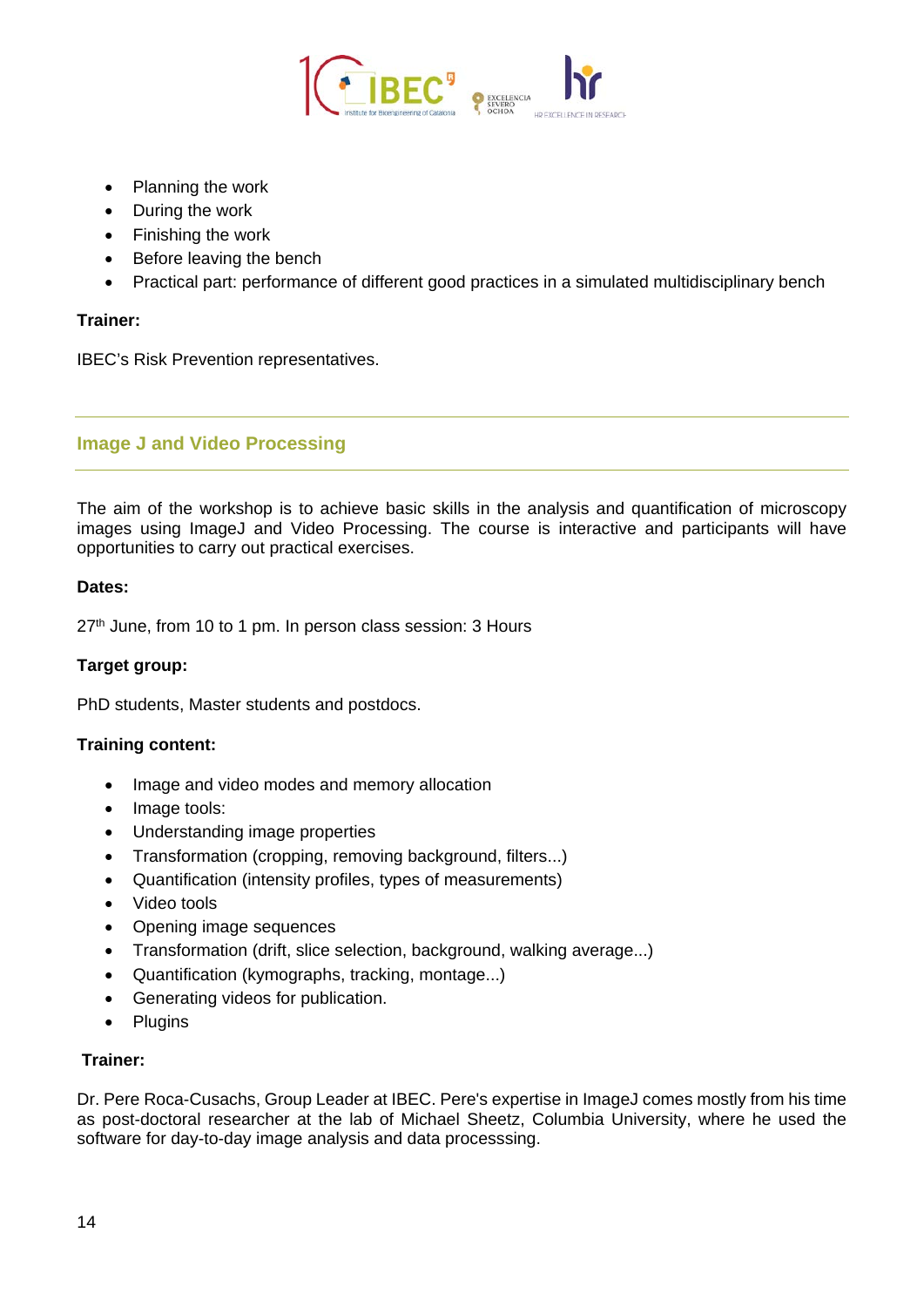

# **Data Visualization**

The workshop aim to provide participants with an accessible and comprehensive introduction to data visualisation – the visual analysis and communication of data.

#### **Dates:**

4th October, from 10 to 6pm

#### **Target group:**

PhD students and postdocs

#### **Training content:**

- Content will be delivered through an energetic blend of teaching, discussion, individual practice and group work. Topics covered include, among others:
	- Assessing the physicality and meaning of your data
	- The skill of graphical literacy
	- The influence of an editorial approach to data-driven design
	- Fundamental visualisation design principles
	- The role of different chart types and how they tell different stories
	- Colour theory and best practices
	- The importance of annotating for assistance and insight
	- The power of interactivity and animation

#### **Trainer:**

Andy Kirk is a UK-based freelance data visualisation specialist: A design consultant, training provider, author, editor of visualisingdata.com, speaker and researcher. B.Sc (hons) in Operational Research and Masters by Research M.A (Distinction) programme. In 2016, Andy released his book entitled "Data Visualisation: a Handbook for Data Driven Design".

# **Good practices workshop "How to design experiments?"**

The objective of the course is to learn how to apply the scientific method and design better experiments to be able to do proper science.

#### **Dates:**

27<sup>th</sup> September. In person class session: 2-3 hours (to determine)

#### **Target group:**

1st year PhD and master's students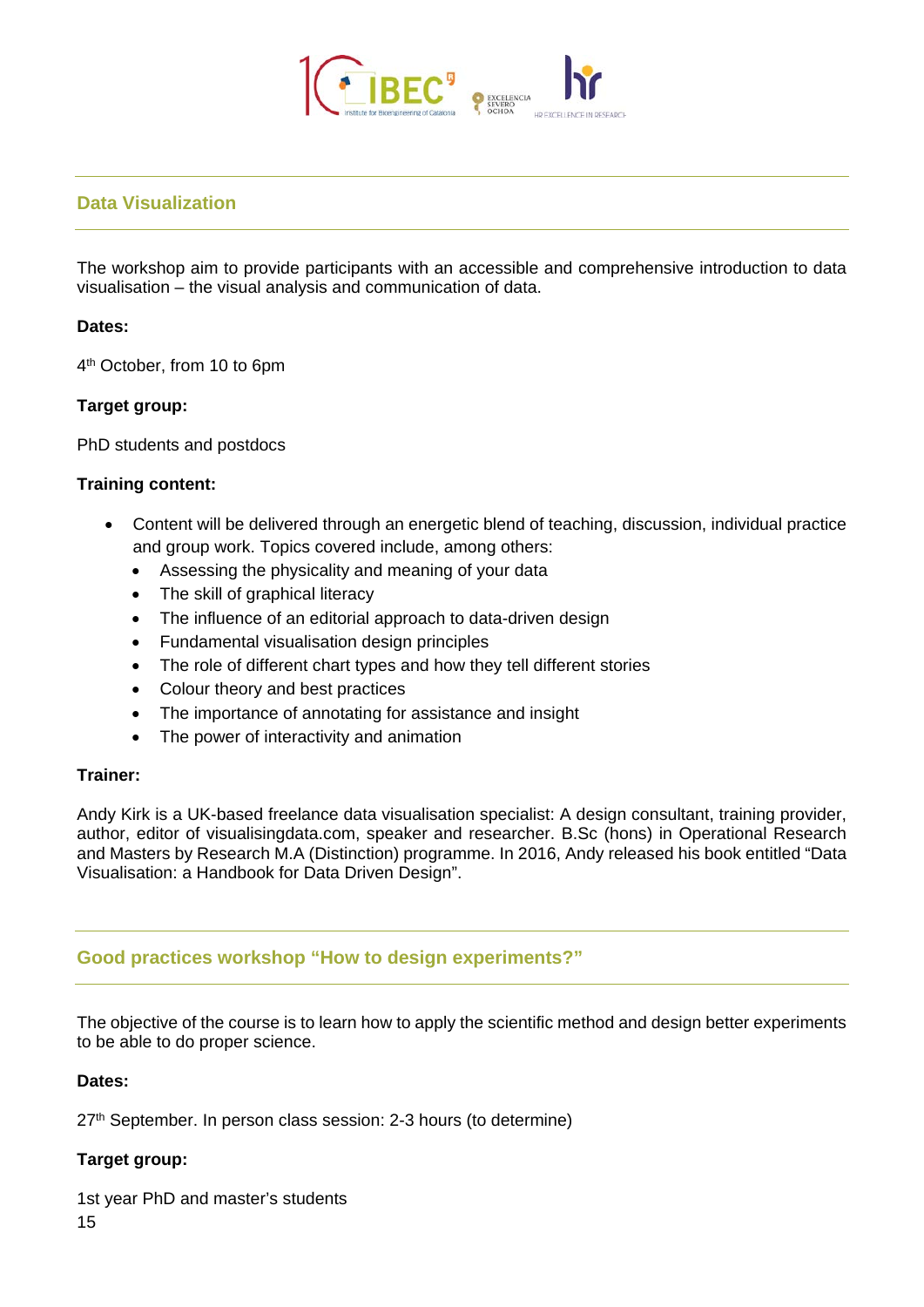

#### **Training content: (to determine)**

- Hypothesis
- Design experiments and try hypothesis
- Decide the controls and analyze results
- Depending on the results, how can I modify the hypothesis?
- How can I identify a control?
- How can I apply the scientific methodology?
- How can I split the problem in small parts?

#### **Trainer:**

Internal Trainer.

# **Matlab: an introduction**

The aim of the workshop is to introduce Matlab techniques.

**Dates:** 

January 2018

**Target group:**

PhD students, Master students and postdocs

**Training content**: to be determined

**Trainer:**

Internal Trainer.

# **Statistical concepts for research**

The aim of the workshop is to introduce statistical techniques to study, analysis and interpretation of a data base.

#### **Dates:**

February 2018

#### **Target group:**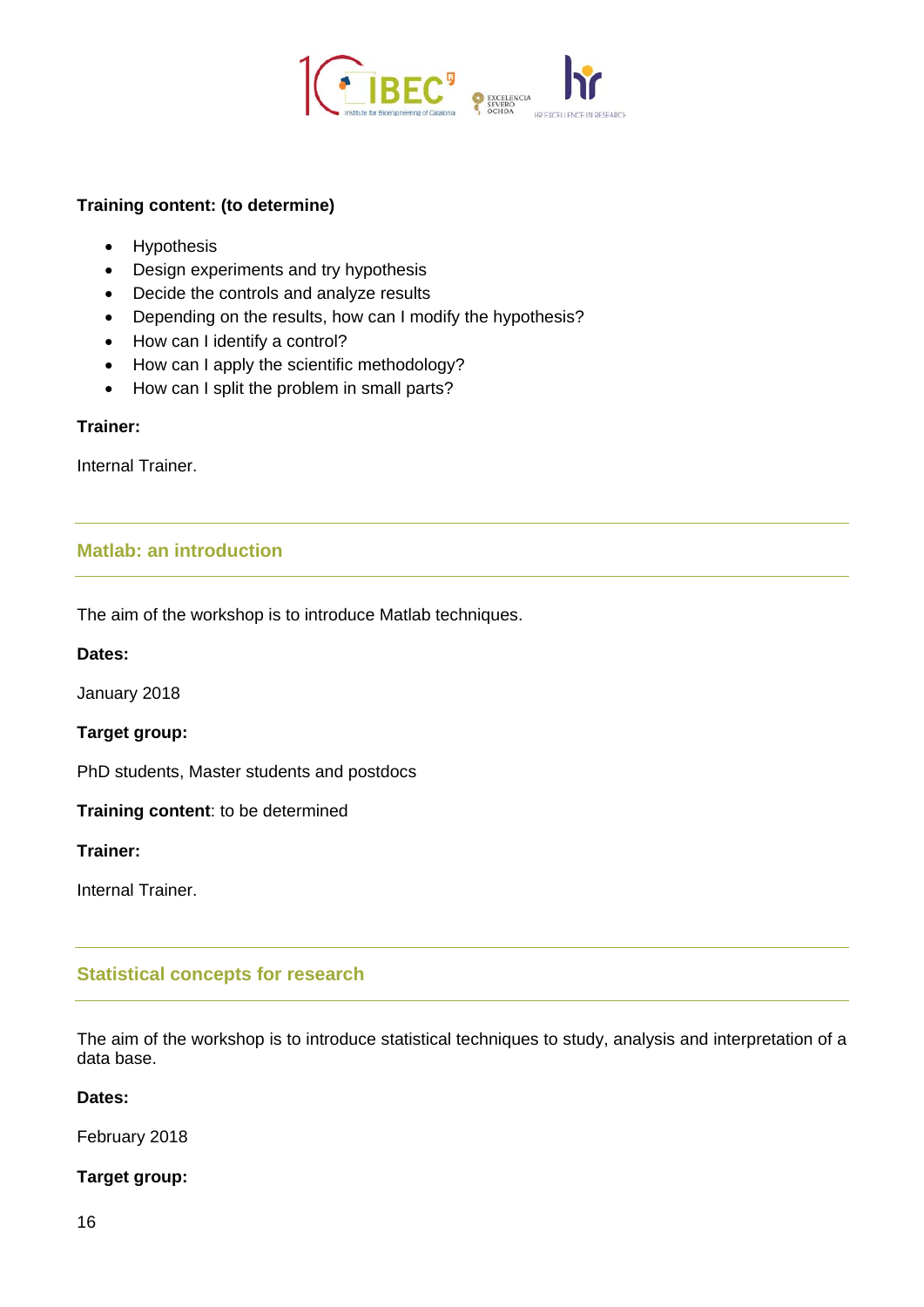

PhD students, Master students and postdocs

#### **Training content:**

• Different statistical techniques to analyze dataset as result of experiments. Details to be determined.

#### **Trainer:**

Internal Trainer.

# **C. Risk Prevention**

# **Curso de primeros auxilios (In Spanish only)**

El objetivo del curso es ser una ayuda para adquirir los conocimientos necesarios de cara a prestar los primeros auxilios a aquellas personas que sufran un accidente o enfermedad repentina, hasta la llegada del personal sanitario. De esta primera actuación va a depender, en gran medida, el estado general y la posterior evolución de la persona. Con este curso conoceremos los tratamientos que están a nuestro alcance y sabremos lo que NO debemos hacer nunca para no agravar el estado del lesionado.

#### **Fechas:**

26 de Abril. 4 horas, de 9 a 13h.

#### **Participantes:**

Toda la comunidad IBEC. Máximo 12 personas

#### **Contenido del curso:**

- Normas básicas, posición lateral de seguridad (P.L.S.).
- R.C.P. Reanimación cardiopulmonar
- Alteraciones de la conciencia. Contusiones. Heridas. Hemorragias.
- Lesiones traumatológicas, esguinces, luxaciones, fracturas, inmovilización.
- Quemaduras; Lesiones oculares; Sustancias químicas: vías de exposición y actuación.
- Accidente por pinchazo: riesgo biológico.
- Obstrucción de la vía aérea. Maniobra de Heimlich.

#### **Idioma de impartición:** castellano

#### **Formador/a:**

Formador/a de la empresa ASEM, especialistas en prevención de riesgos laborales.